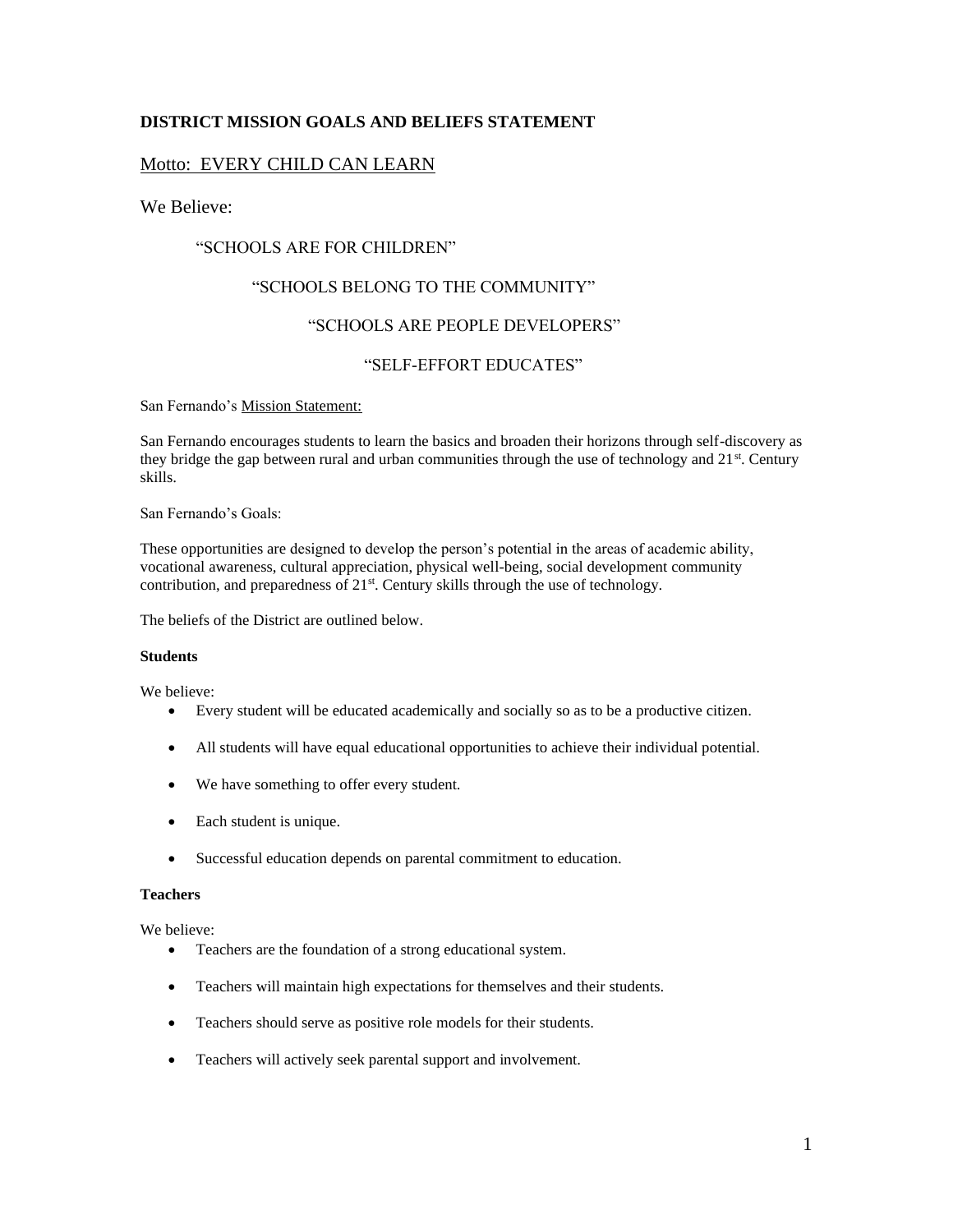#### **Principals**

We believe:

- The District Administrator is the instructional leader of the school.
- The District Administrator is the facilitator for a positive learning environment.
- The District Administrator actively seeks parental support and involvement.
- The District Administrator serves as a liaison between students and staff members.
- The District Administrator is the leader, implementer, and facilitator of a successful school district.
- The District Administrator maintains high expectations for students and staff members.
- The District Administrator promotes and upholds the positive educational climate of the School District.

#### **Governing Board**

We believe:

- Students are the number-one priority.
- The Board conveys the educational needs and desires of the community to the District and establishes policies accordingly.
- The Board maintains high expectations for the District and themselves in working toward excellence.

#### **Management Principles**

We believe:

- In human beings as the single most important element in all transactions.
- In behaving with uncompromising honesty and integrity.
- In challenging people to experience their full potential so each individual contributes to educational excellence.
- In reaching quality decisions through the involvement of people.
- In establishing priorities that respond to the needs of our students, staff members, and community, and serve as the driving force behind all of our actions.
- In focusing on excellence in everything we do.

#### San Fernando's Vision Statement:

Through Collaboration and continuous learning, San Fernando Elementary School will be a school of excellence where all students in high-quality, real-world learning. A professional and highly motivates staff, in partnership with parents, will encourage students to become lifelong learners, to develop strong critical thinking and communication skills, to achieve their full potential, while demonstrating compassion, honestly, perseverance, and respect, for themselves and others.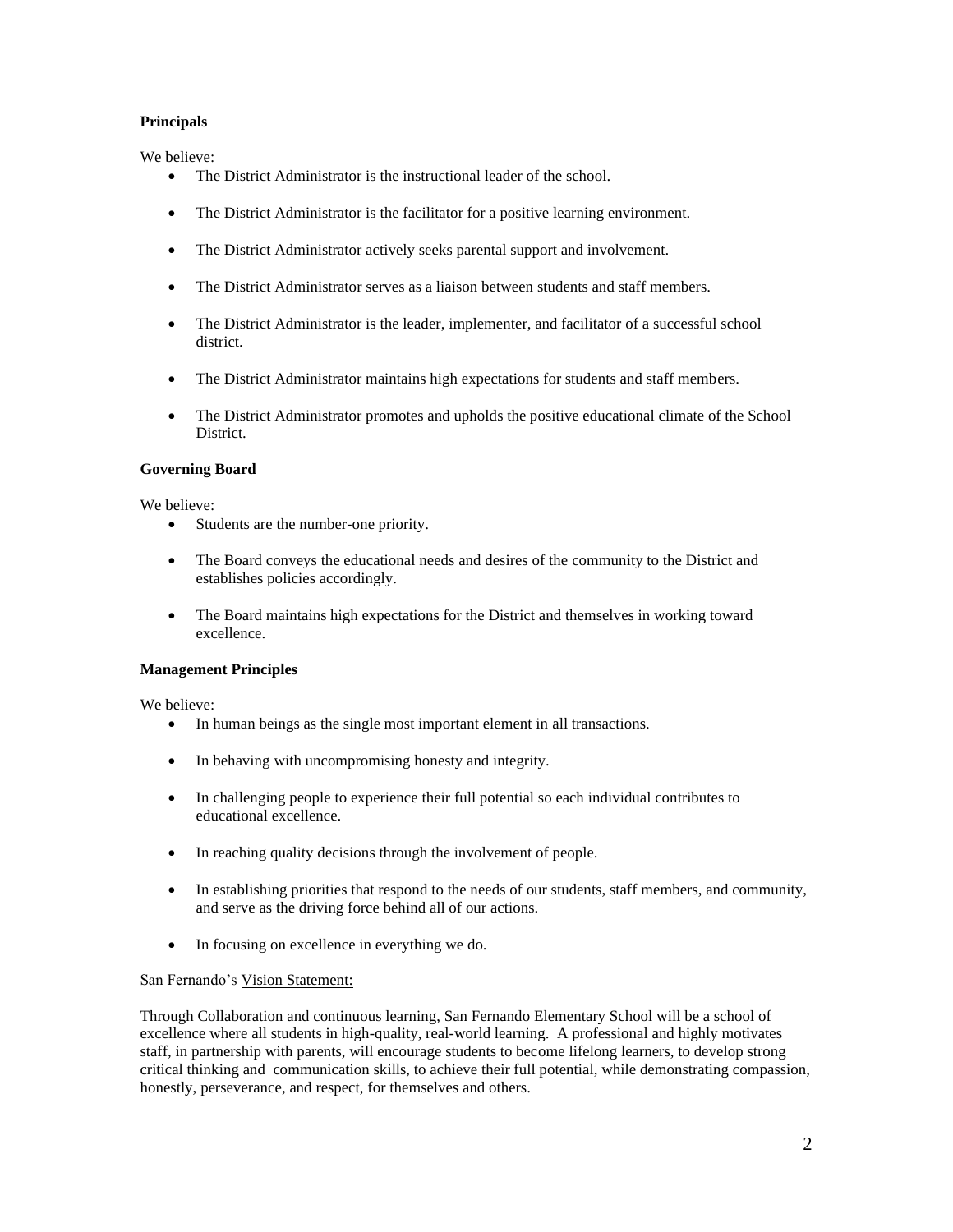*Adopted:* Date of manual adoption: 12/05/00 REVISED DATE OF ADOPTION- 04/23/2014 – Revised date of adoption – 07/30/2015 Revised Date of Adoption - 12/13/2017 – Revised Date of Adoption 04/13/2022



San Fernando Student Handbook

# NOTIFICATION OF RIGHTS UNDER FERPA FOR ELEMENTARY AND SECONDARY INSTITUTIONS

The Family Educational Rights and Privacy Act (FERPA) affords parents and students over 18 years of age ("eligible students") certain rights with respect to the student's educational records. They are:

- 1. The right to inspect and review the student's educational records within 45 days of the day the District receives a request for access.
- 2. The right to request the amendment of the student's educational records that the parent or eligible student believes is inaccurate or misleading.

Parents or eligible students may ask San Fernando District #35 to amend a record that they believe is inaccurate or misleading. They should write the District, clearly identify the part of the record they want changed, and specify why it is inaccurate or misleading.

If the District decides not to amend the record as requested by the parent or eligible student, the District will notify the parent or eligible student of the decision and advise them of their right to a hearing regarding the request for the amendment. Additional information regarding the hearing procedures will be provided to the parent or eligible student when notified of the right to a hearing.

3. The right to the consent to disclosures of personally identifiable information contained in the Student's educational records, except to the extent the FERPA authorized disclosure without consent.

One exception, which permits disclosure without consent, is disclosure to school officials with legitimate educational interests. A school official is a person employed by the District as an administrator, supervisor, instructor, or support staff member (including health or medical staff and law enforcement unit personnel;); a person serving on the Board; a person or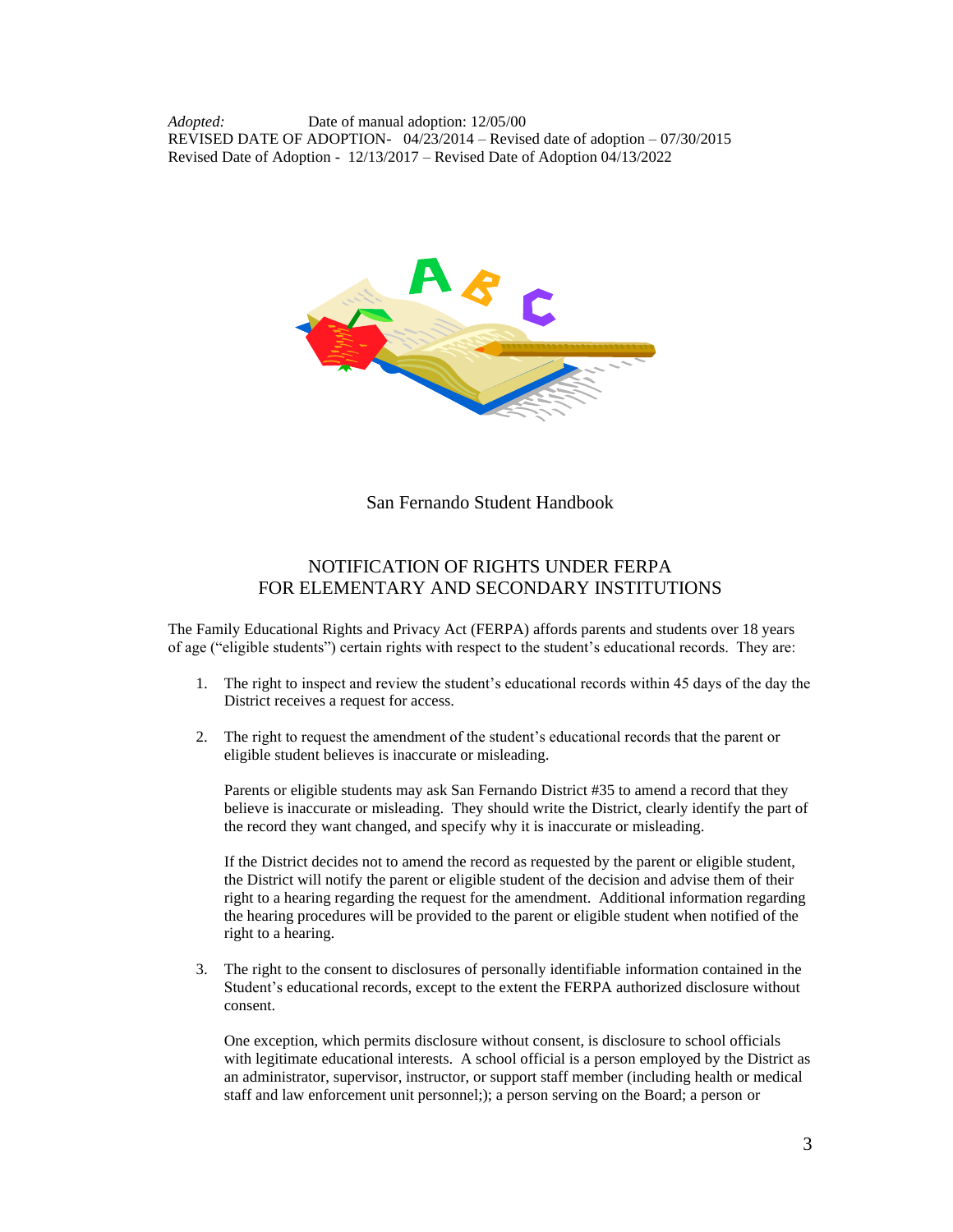company with whom the District has contracted to perform a special task (such as an attorney, auditor, medical consultant, or therapist); or a parent of a student serving on an official committee, such as a disciplinary or grievance committee, or assisting another school official in performing his or her tasks.

A School official has a legitimate educational interest if the official needs to review an educational record in order to fulfill his or her professional responsibility.

Upon request, the District discloses educational records without consent to officials of another district in which a student seeks or intends to enroll.

4. The right to file a complaint with the U.S. Department of Education concerning alleged failures by the District to comply with the requirements of FERPA. The name and address of the office and administers FERPA are:

#### Family Policy Compliance Office U.S. Department of Education 600 Independence Avenue, SW Washington, D.C. 20202-44605 SCHOOL REGULATIONS AND PROCEDURES

### DISCIPLINE PHILOSOPHY

Discipline Policies and Procedures are the product of common understanding and the community's expectations of our school. School discipline should protect persons and property and nurture the physical, social, mental and emotional growth of its youth. School policies specifically limit the opportunity of any individual to interrupt another student's educational growth. As each student proceeds to the next grade, greater levels of self-control are expected.

We believe discipline exists to make possible a good educational program and to protect the welfare of those who participate in the program.

# DISCIPLINE ACTION (SPECIAL EDUCATION)

Disciplinary actions that result in student suspensions of 9 days or less of Special Education students will follow District procedures. The Special Education student shall be informed of the alleged misconduct and, generally, the evidence known at that time to support the allegations of misconduct.

### DISCIPLINE POLICIES AND PROCEDURES

All students are subject to the following policies, and consequences for infractions are addressed by individual school:

- 1. Federal and State Laws
- 2. School Board Policy Section J
- 3. Classroom Rules Posted in Classroom

### STUDENT DISCIPLINE

A student may be subject to disciplinary action when the student:

**Engages** in conduct that is disorderly, i.e., intentionally causing public inconvenience, annoyance, or alarm, or recklessly creating a risk thereof, by: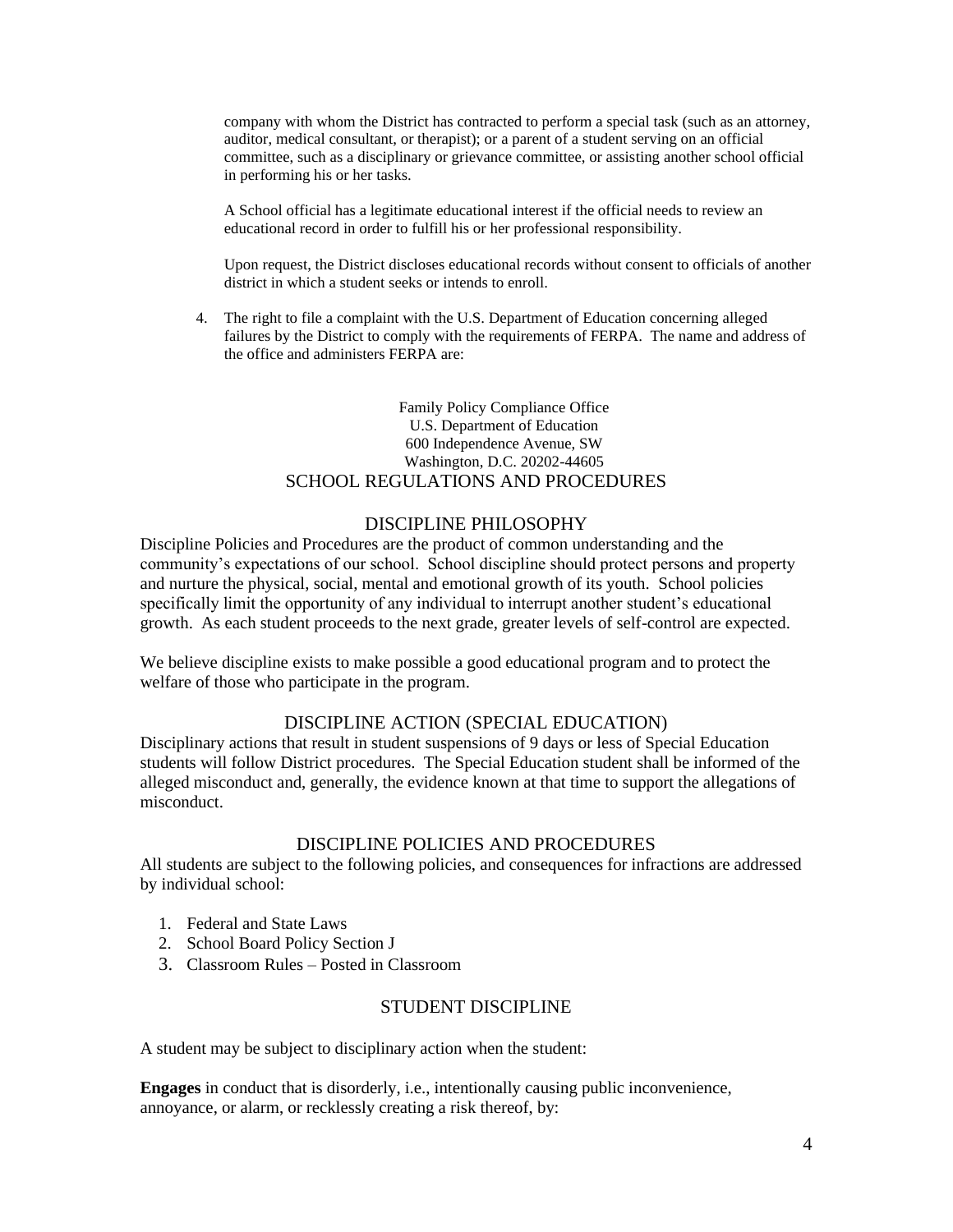Fighting or engaging in violent behavior. Making unreasonable noise. Using abusive or obscene language or gestures. Obstructing vehicular or pedestrian traffic. Creating a hazardous or physically offensive condition by any act that serves no legitimate purpose.

**Engages** in conduct that is insubordinate, i.e., failing to comply with the lawful directions of a teacher, school administrator, or other school employee in charge of the student.

**Endangers** the safety, morals, health, or welfare of others by any act, including but not limited to:

Selling, using, or possessing alcohol, drugs, or other controlled substances or drug paraphernalia.

Selling, using, or possessing obscene materials. Using profane, vulgar, or abusive language (including ethnic slurs). Gambling. Hazing. Engaging in lewd behavior.

**Engages** in any of the following forms of academic misconduct:

Lateness for missing, or leaving school or class without permission or excuse.

Cheating (including but not limited to copying, using unauthorized help sheets and the like, illegally obtaining tests in advance, substituting for a test-taker, and other forms of unauthorized collusion). Plagiarism.

**Engages** in conduct volatile of the Board's rules and regulations for the maintenance of public order on school property.

**Has** a record of excessive absenteeism.

**Is** believed to have or actually has committed a crime.

Reasonableness of use of physical force in self-defense, defense of others, and defense of property will be considered as a mitigating factor in determining penalties for misconduct. The threat or use of physical force by a student is not reasonable (i) when made in response to verbal provocation alone, (ii) when assistance from a school staff member is a reasonable alternative, or (iii) when the degree of physical force used is disproportionate to the circumstances or exceeds that necessary to avoid injury to avoid injury to oneself or to others or to preserve property at risk

#### PERMISSIBLE PENALTIES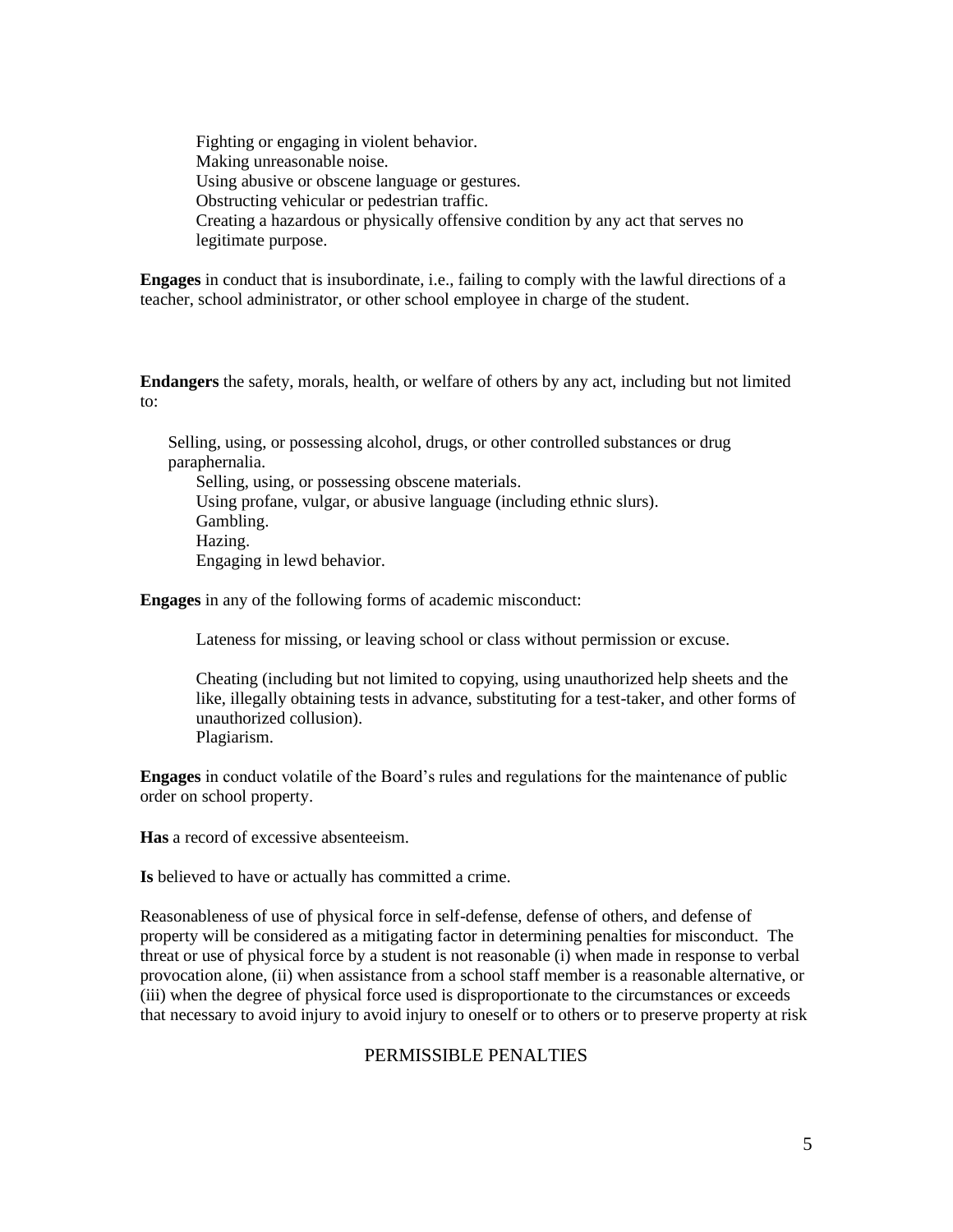The range of penalties that may be imposed for violations of student discipline rules include, but are not limited to, the following:

Verbal warning. Written warning. Written notification to parents. Probation. Detention (After school detention with prior notice to parents up to 4:30 p.m.) Suspension from transportation. Suspension from social or extracurricular activities. Suspension of other privileges. Exclusion from a particular class. In-school suspension

Depending upon the nature of the violation, student discipline may be progressive i.e. generally; a student's first violation should merit a lighter penalty than subsequent violations. A District employee or agent should take into account all other relevant factors in determining an appropriate penalty. The above penalties may be imposed either along or in combination.

# DETENTION OF STUDENTS

Reasonable detention during break-time, noon, or at the close of the school day is permitted, provided that appropriate consideration is given to student transportation, weather, and other extenuating circumstances. However, a student shall not be denied the privilege of eating. Detention should not exceed one hour per day.

Teachers may keep students after school to make up work or for disciplinary reasons. The names of students to be kept after school will be reported to parents not later than 1:30 p.m. each day.

Students may be kept after school only if prior notice has been give to their parents.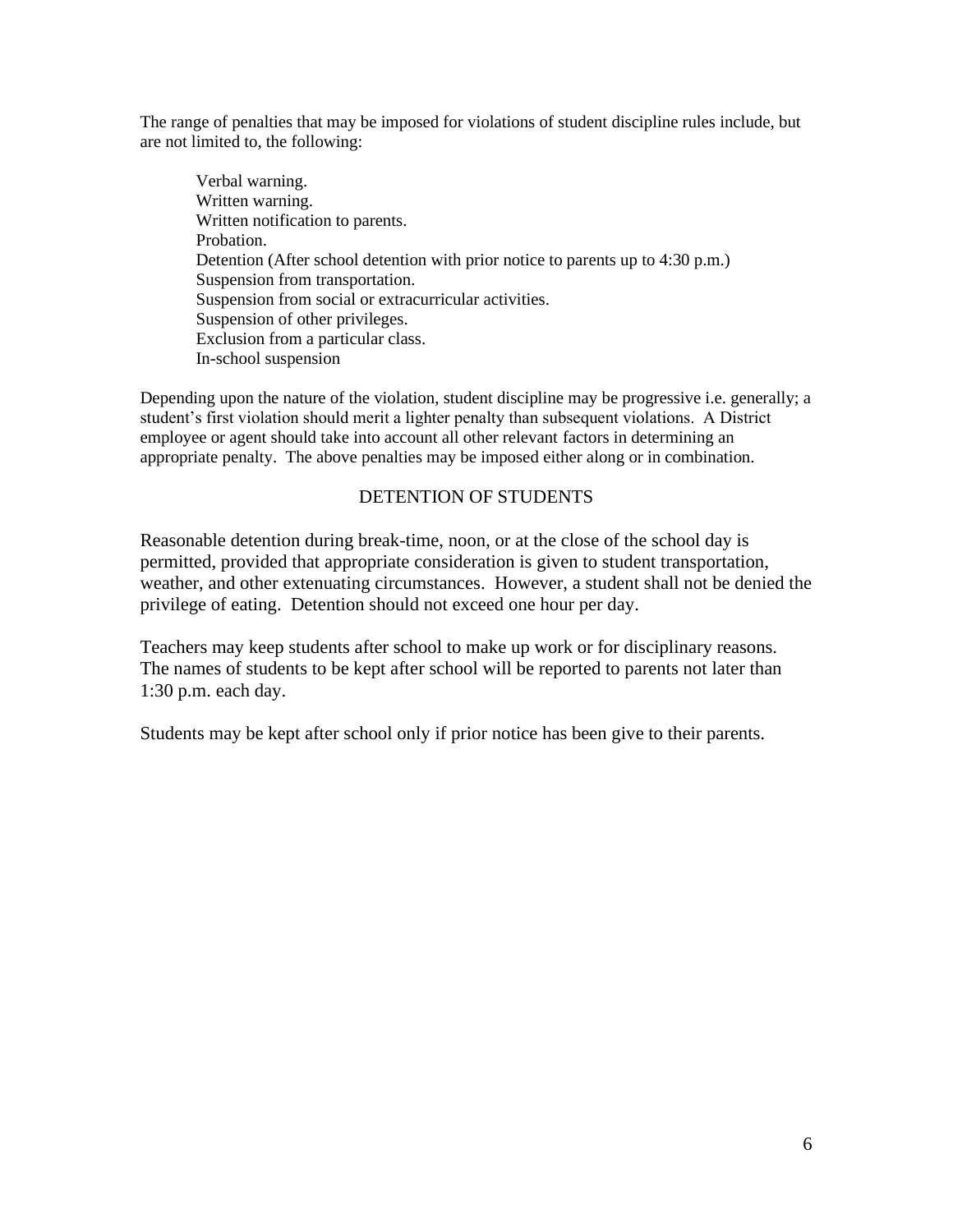

#### STUDENT DRESS

San Fernando Elementary School has a dress code. Students are required to wear either a plain logo-free maroon or white polo shirt, a white dress shirt or a shirt that has San Fernando on it. In addition, students should dress in a manner that takes into consideration the educational environment, safety, health, and welfare of self and others.

Only tailored shorts and skirts that are no shorter than 3" above the knee in length and that are hemmed may be worn in grades kindergarten through eight.

Bare midriffs, halter-tops, and spaghetti straps are never acceptable.

Baggy pants/jeans can be worn, but must have a belt at the waist and not drag on the ground.

Bare feet and flip-flops are never acceptable. In the interests of student safety, shoes must be worn at all times. Closed shoes are to be worn for any type of physical activity, such as physical education, etc. Shoe laces must be tied properly, securing the shoe to foot.

Jewelry shall not be worn if it presents a safety hazard to self and/or others.

Profane or defamatory writing on clothing or jewelry is not acceptable. Gang-related personalization is not permitted on hats, on items of clothing or on one's person. Obscene language or symbols, or symbols of drugs, sex, or alcohol on clothing are expressly prohibited.

No bandannas of any color, size, or shape may be carried or displayed in any classroom or at any school activity. This also includes simulations of anything representing "colors".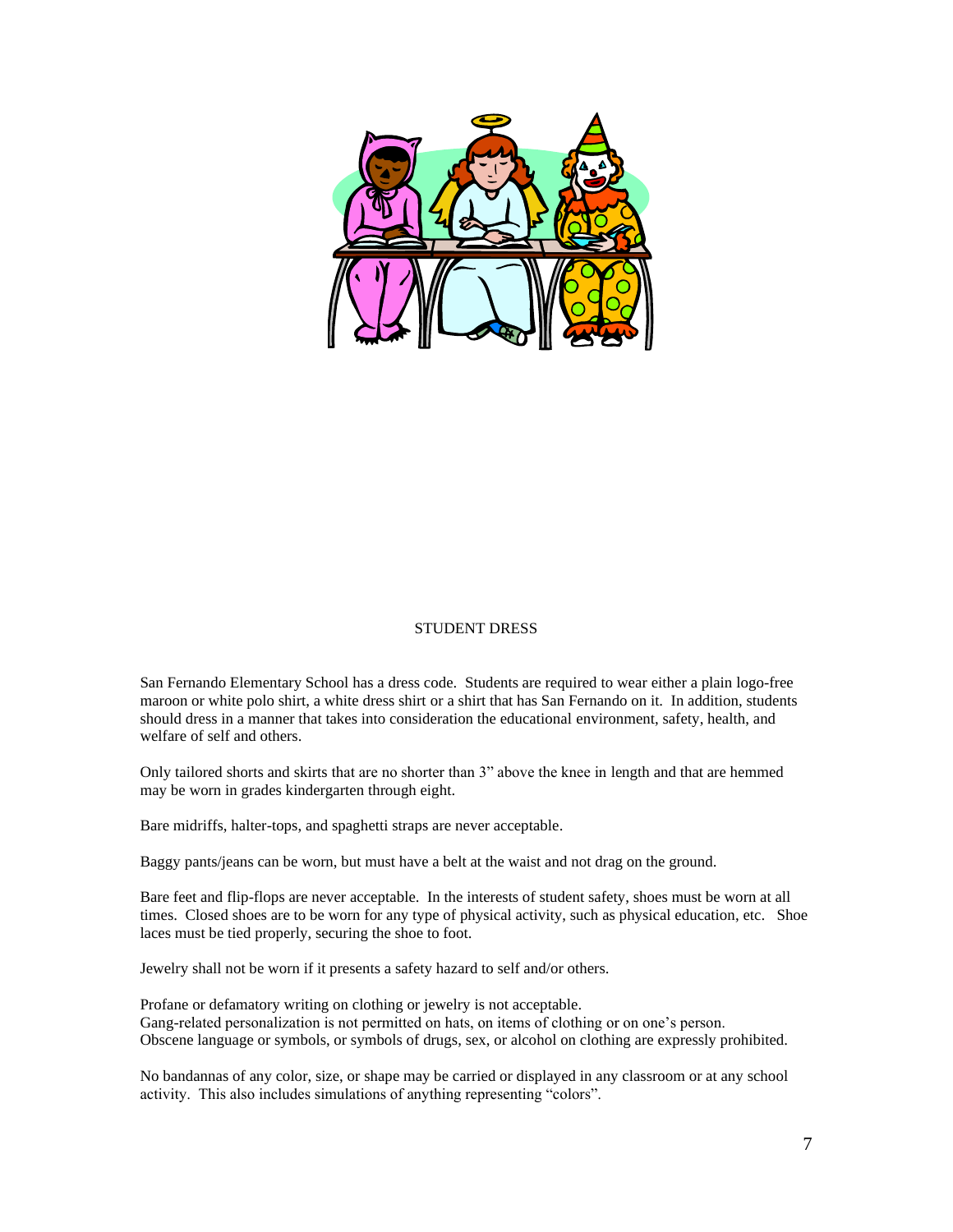No hats may be worn in a classroom, except for properly approved occupational safety headgear required for special classes.

Exceptions for special activities of health considerations may be pre-approved by the District Administrator.

The Board authorizes the District Administrator to develop and enforce school regulations prohibiting student dress or grooming practices that:

 Present hazard to the health or safety of the student or to others in the school. Materially interfere with school work, create disorder, or disrupt the educational program. Cause excessive wear or damage to school property. Prevent students from achieving their educational objectives. Represent membership in a gang.

## DAILY ROUTINE

- School will be in session Monday through Friday from 8:45 a.m. to 3:15 p.m. for students in grades  $K - 4<sup>th</sup>$ . For students in grades  $5<sup>th</sup>-8<sup>th</sup>$ , school hours will be from 8:45 a.m. to 3:30 p.m.
- Classes will begin promptly at 8:45 a.m.
- During each school day, announcements will be read and the Pledge to the Flag will be made. At this time all students are asked to stand and face the flag and participate in reciting the Pledge of Allegiance. It is also asked that all staff and visitors show respect for, and participate in, daily routine activities.

### WHERE TO GO FOR HELP!

Students should report all questions directly to their respective classroom teacher/aide. If an emergency arises, teachers/aides will contact the Administrative Office for additional help. At no time should students enter the Administrative Office without prior clearance from their respective teachers.

The Administrative Office is responsible for Student Registration and visitors. Teachers are responsible for Grades, Health (mental/physical), Discipline/Behavior, Academic Progress, Extra-curricular activities, Promotion/Retention, Counseling, Lost and Found, and Attendance.

For the safety of our students, it is required that all persons visiting San Fernando check into the Office before entering any building.

### HEALTH

The respective classroom teacher is expected to handle any physical emergency matter that arises. Each teacher is issued an emergency first aid kit. A more serious matter may require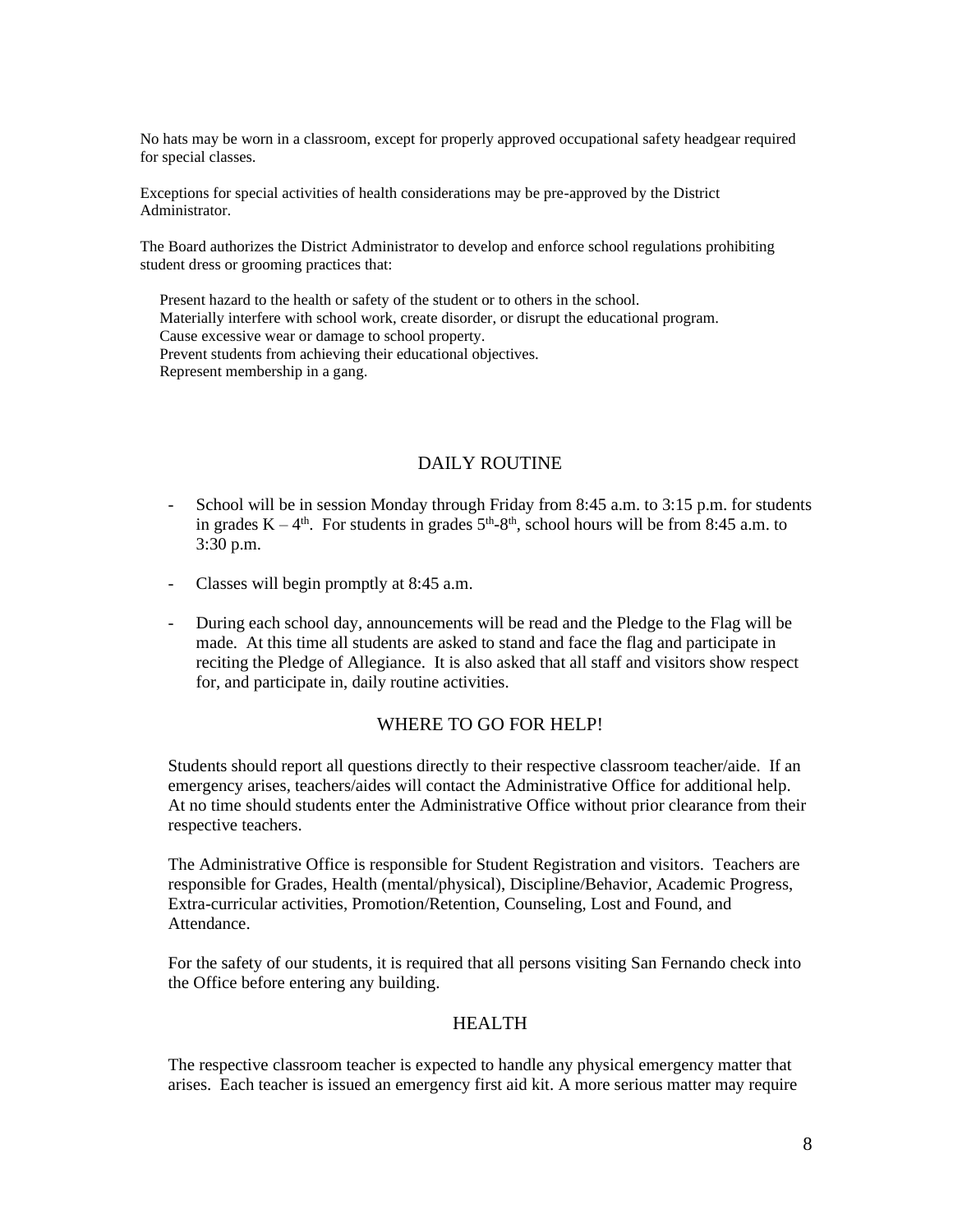first aid supplies that are located in the Administrative Office. If the medical necessity cannot be handled, 911 will be called.

Any and all medications that a student is taking on a regular basis must be turned into the office. The student may then check with his/her teacher at appropriate times for these medications. Teachers are to record any and all medications and times taken by students on the sheet that is located inside the medicine cabinet.

#### TELEPHONE

The office telephones are for official school business and should be used for such. Messages to students will be delivered in the event of emergencies or other urgent matters. Students will not be called from class to speak on the phone.

#### **CELL PHONES**

**– Students are to kee**p cell phones in "OFF MODE" in backpacks during school hours (including lunch-time). If a student caught using a cell phone, it will be confiscated and placed in the office. It will be the responsibility of the student to remember to pick-up their cell phone(s) after school.

If a student has an emergency, that student should come to the office (with teacher permission) and the school administrative assistant will aid the student. If a parent has an emergency, the parent should notify the school office and a message will be given to the student.

#### ATTENDANCE

Attendance is primarily the responsibility of the students and his/her family. A student should be absent from school only when absolutely necessary. A student cannot make up missed educational experiences such as lectures, demonstrations, labs, films, guest speakers, field trips, classroom discussions, etc. because these cannot be repeated/duplicated.

Parents often believe that they can excuse absences just because they send a note explaining the cause, this is not correct. According to state guidelines, legitimate excused absences are:

- a. Illness: doctor's or dentist's appointment which cannot be made after school hours, or personal illness verified by parent/guardian, written note is required.
- b. Serious illness or death in the family.
- c. Religious holidays upon written parent request.

### SECURITY AND SAFETY

Fire Alarm/Drill

Anytime the alarm sounds, students follow the exit route from the classroom, as directed by the teacher, WALKING quickly and quietly away from the building. All students remain outside, under teacher supervision, until a signal to return is given. Students must WALK back to the classroom.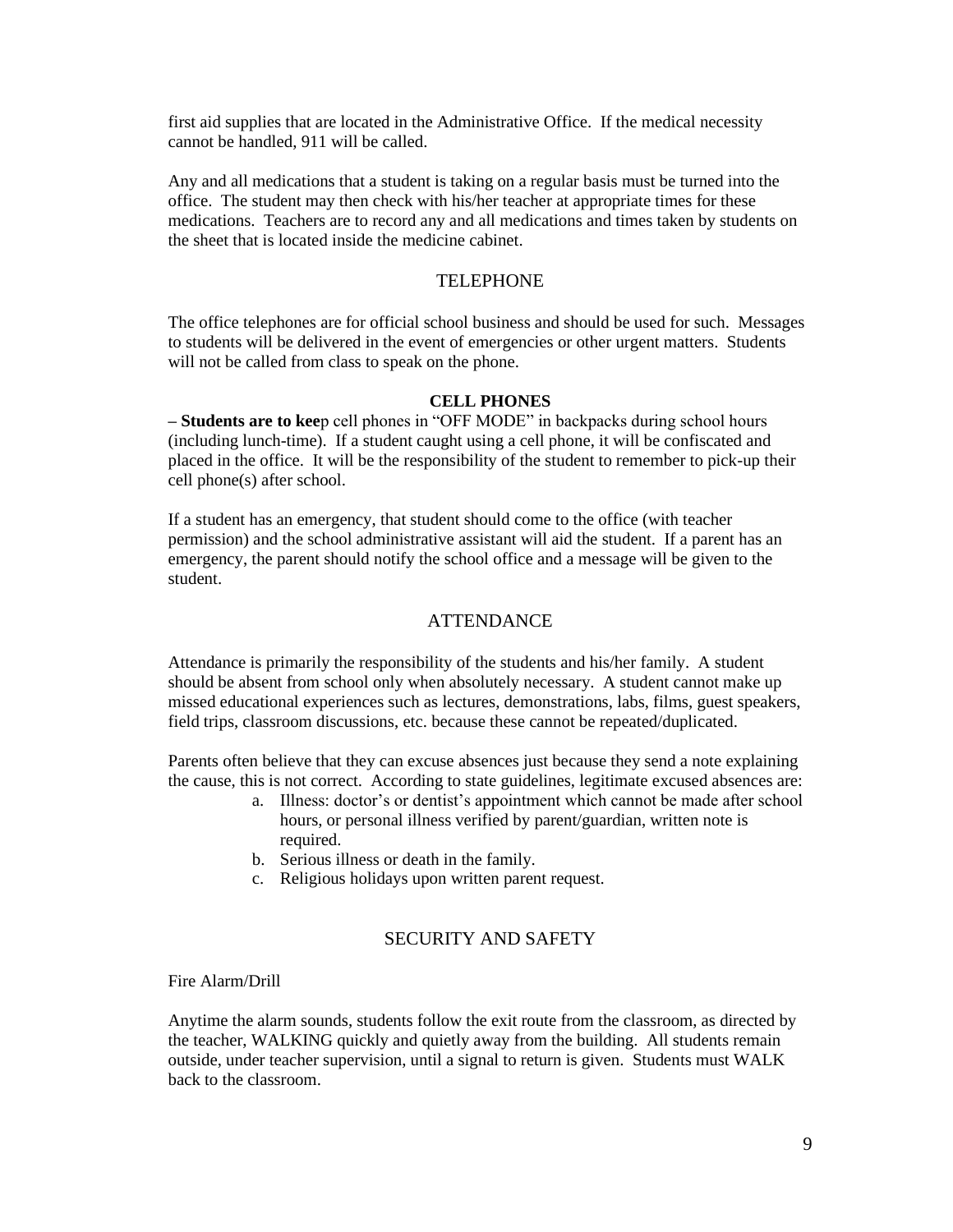Students are responsible for knowing the exit route from each room they use during the day.

Fire drills will be conducted once a month without warning. Therefore, it is expected that students will treat the drills as an actual emergency every time the alarm sounds and react appropriately.

### **CLUBS**

San Fernando has the distinction of having a Student Council. Members are elected at the beginning of the school year. They are responsible for various activities that the school has each year, such as beautifying the school grounds and Mother's Day dinner. Other responsibilities include Year Book, Peer Counseling and serving as the liaison group between students and teachers. Student Council members have the ability to learn and grow by taking on a leadership role in Student Council.

### BICYCLES/SCOOTERS

Students are permitted to ride bikes to school. Students riding bikes are asked not to be on campus before 8:30 a.m. Bikes should be locked in the bike rack that is located outside of the building, the immediate area around the bike rack is off-limits to all students from 8:40 a.m. to3:30 p.m. Students may not lock their bikes to the fences. For safety of everyone, riding of bikes/scooters on the sidewalks/cement areas before and after school is not permitted. NOTE: Students who intend to visit the other side of the border after school may NOT ride their bikes there!

### WALKERS

Students who walk to school are asked not to arrive at school before 8:30 a.m. We suggest that parents/guardians of all students who walk to/from school encourage their children to walk quickly and directly to school. NOTE: Students who intend to visit the other side of the border after school may NOT walk there!

### PARKING

Parking is provided for staff, visitors, and authorized personnel. Parents picking up students are asked to be at the school no earlier than  $3:00$  p.m. for K-4<sup>th</sup> or  $3:30$  p.m. for  $5<sup>th</sup>$ -8<sup>th</sup>.

#### HOMEWORK AND CLASSROOM WORK EXPECTATIONS

Students are expected to be prepared for classes and participate constructively in activities assigned by the teacher. Students will:

- a. Bring pencils, paper, and other appropriate supplies to class each day.
- b. Do their homework assignments and turn assignments in to teachers as scheduled.
- c. Complete schoolwork and tests honestly.

### **TEXTBOOKS**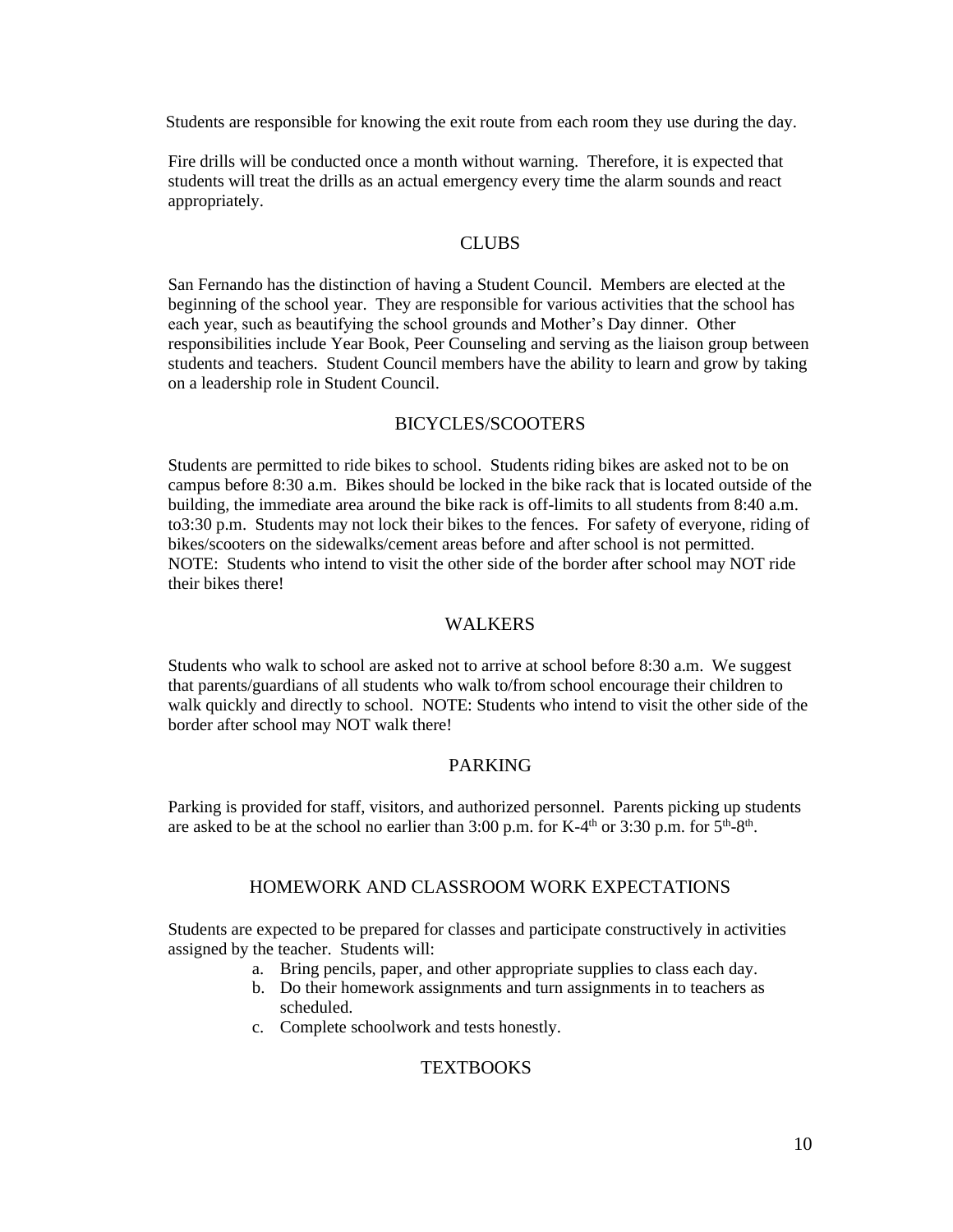Textbooks are provided by the school district according to Arizona State Law and are subject to the following conditions:

- 1. Books are to be used only by the student to whom they are assigned.
- 2. Books must be paid for if stolen, lost, or damaged.

# HOMEWORK POLICY

Each student should leave San Fernando School District with the firm foundation for pursuing knowledge and developing skills on an independent basis. Homework is an essential component to reach this goal. Homework serves to develop individual study skills and responsibility while reinforcing skill and concept acquisition.

Homework is defined as specific tasks assigned by teachers to be completed on non-school hours. The purpose of homework may be practice, preparation and/or the extension of instructional objectives aligned to curriculum. The homework assigned will be at a level that the students can complete at an independent level.

Homework communicates to parents the nature of the learning activity in which the student is involved and provides an opportunity for dialogue and interaction between parent and child.

The weekly frequency and duration of required assignments are as follows:

| Kindergarten minimum |         |               | 15 minute assignments          |
|----------------------|---------|---------------|--------------------------------|
| Grades 1-2           | minimum | $\mathcal{R}$ | 15 minute assignments          |
| Grades 3-5           | minimum | $\mathcal{R}$ | 30 minute assignments          |
| Grades 6-8           | minimum |               | 45 minute assignments per week |

Classroom teachers will outline the consequences for students failing to complete homework assignments.

Considerations will be given for students on Individual Educational Plans.

Parents often believe that they can excuse absences just because they send a note explaining the cause, this is not correct. According to state guidelines, legitimate excused absences are:

- d. Illness: doctor's or dentist's appointment which cannot be made after school hours, or personal illness verified by parent/guardian, written note is required.
- e. Serious illness or death in the family.
- f. Religious holidays upon written parent request.
- g. Prior parent request, preferably in writing, with approval by principal or designee (board member).
- h. Administrative authorization (e.g. suspension, field trips, etc.).

Parents or guardians must inform the school on every absence. Please call the school between 8:30 a.m.-10:00 a.m. Telephone calls must be followed up with a written note. The written note should contain the following information and be presented to the teacher:

- 1. Full name of the students.
- 2. Date(s) student was absent.
- 3. Specific reason for student's absence (flu, strep throat, etc.)
- 4. Parent's/Guardian's signature.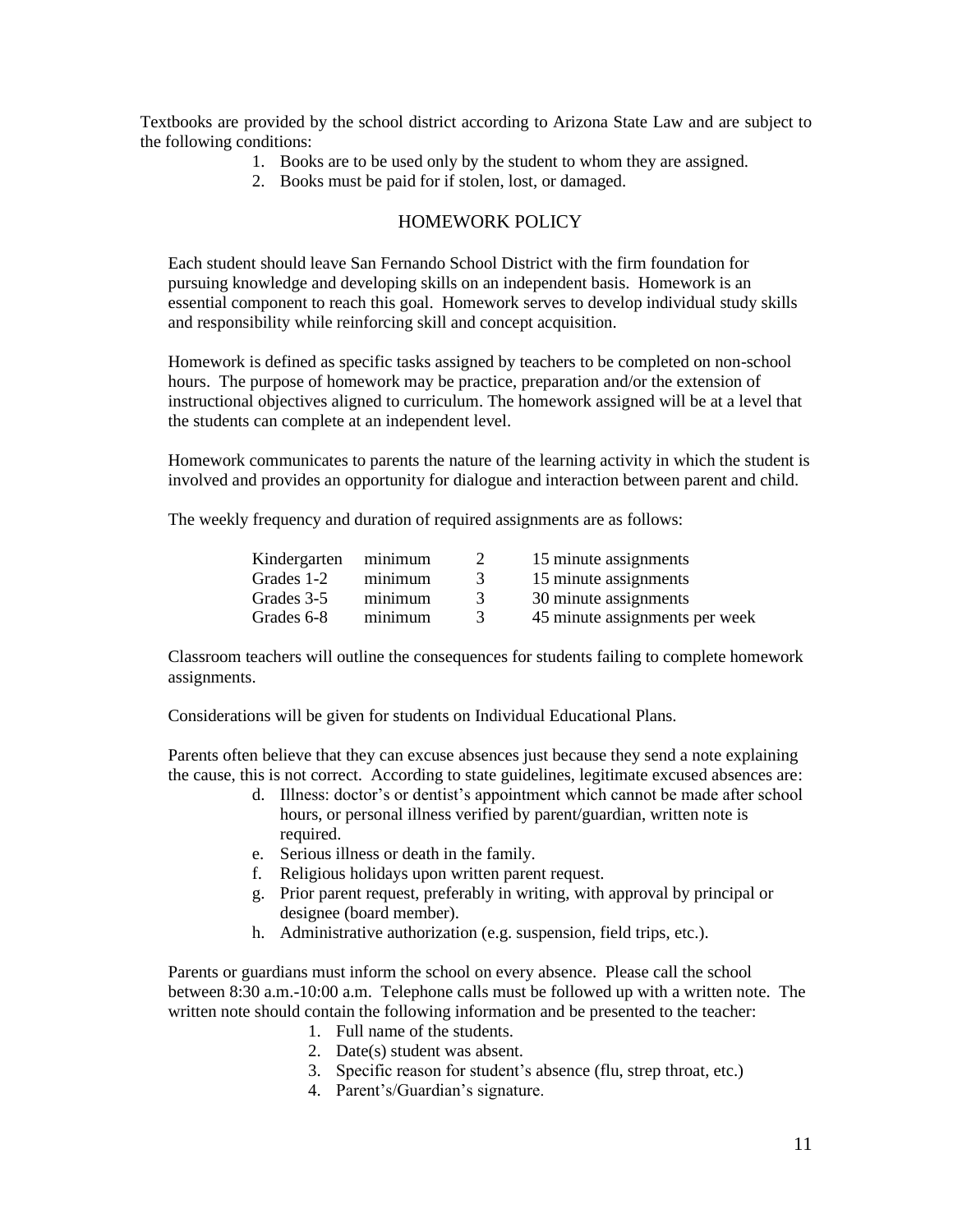A student will be noted as  $\frac{1}{2}$  day absent if he/she arrives after 10:30 a.m. or leaves before 12:00 p.m.

### VISITORS

Students are NOT to have visitors on campus. Guest passes are available for parents or other adults who have a reason to visit San Fernando. Students from other schools will not be granted visitation privileges during and school day.

#### LOST AND FOUND

All articles found on or in the school grounds/classrooms should be turned in to the respective classroom teachers. Students will need to check with their teachers if something is lost or found. The Office is not responsible for lost and found items.

For identification purposes, clothing, lunch boxes, and other personal items should be permanently marked with the student's name.

#### THE LIBRARY

San Fernando is privileged to have a library. This is a nice place to visit and can be used for reading, research, and book check out. Generally, students may check out one or two books at a time unless they have special permission from the teachers. Students are expected to return any borrowed materials or books and to pay for those that are lost or damaged.

### TALK IT OUT

Students are often able to solve their own problems. All they need is to be able to talk to the other person in a quiet, private place out of the presence of other students. Students may ask to go to a room to "talk it out."

Conflicts do not have to result in fights. We would like to help our students to learn to be good problem solvers. Peer Counseling, talking things out privately, and school personnel are available to all our students.

### LUNCH

San Fernando, at this time, does not have a school cafeteria. Students are expected to bring their own lunch. There are two microwaves available for heating food for lunch.

The following rules apply during lunch:

Use appropriate dining room manners. Clean your area when finished eating. Do not pop cups, bags, milk cartons, etc. in the lunchroom or outside.

Do not throw food or take food from other students.

While waiting for food to be warmed in the microwaves, keep your hands to yourself and talk quietly.

DO NOT RUN in or around the classrooms, lunchrooms, or outside while waiting for your micro waved food.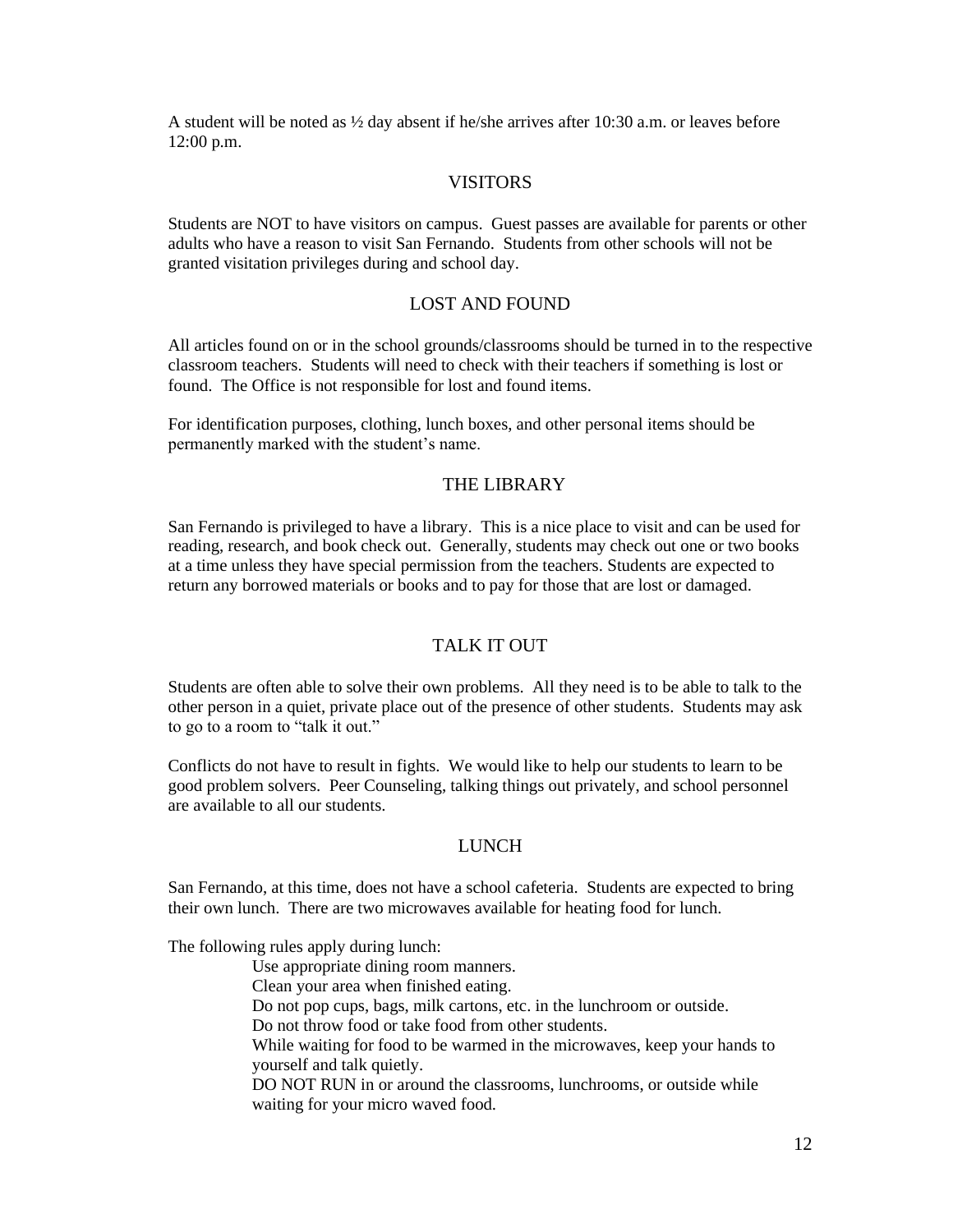### NO GUM IS ALLOWED IN SCHOOL.

## ACADEMICS

Grade reports are sent home on a 9-week quarterly basis. Graded are cumulative through the grading period and are based on the following percent scale:

| 90-100% | A Highest              |
|---------|------------------------|
| 80-89%  | <b>B</b> Above Average |
| 70-79%  | C Average              |
| 60-69%  | D Below Average        |
| $0-59%$ | F Failing              |

Parent Conferences are required 2 times per school year. These are after the first (1st) and third (3rd) nine weeks. One or both Parents/Guardians are required to meet with the teacher(s) and review his/her child's academic progress.

TRANSPORTAION

School Bus Safety Program

Regulations

### ARRIVING AT PICKUP POINT

This checklist may be used by District officials as a guide for transportation documents or transportation handbooks.

-Be on time. Leave home in good time so that you will arrive at the pickup point **5 minutes before the school bus.**

-If you have to walk along the road to reach the bus stop, walk on the left side facing oncoming traffic.

-Walk on the shoulder of the road where possible, and not on the traveled portion.

-If any other students are waiting at the bus stop, get in line without pushing or crowding and stay off the roadway.

#### BOARD THE BUS

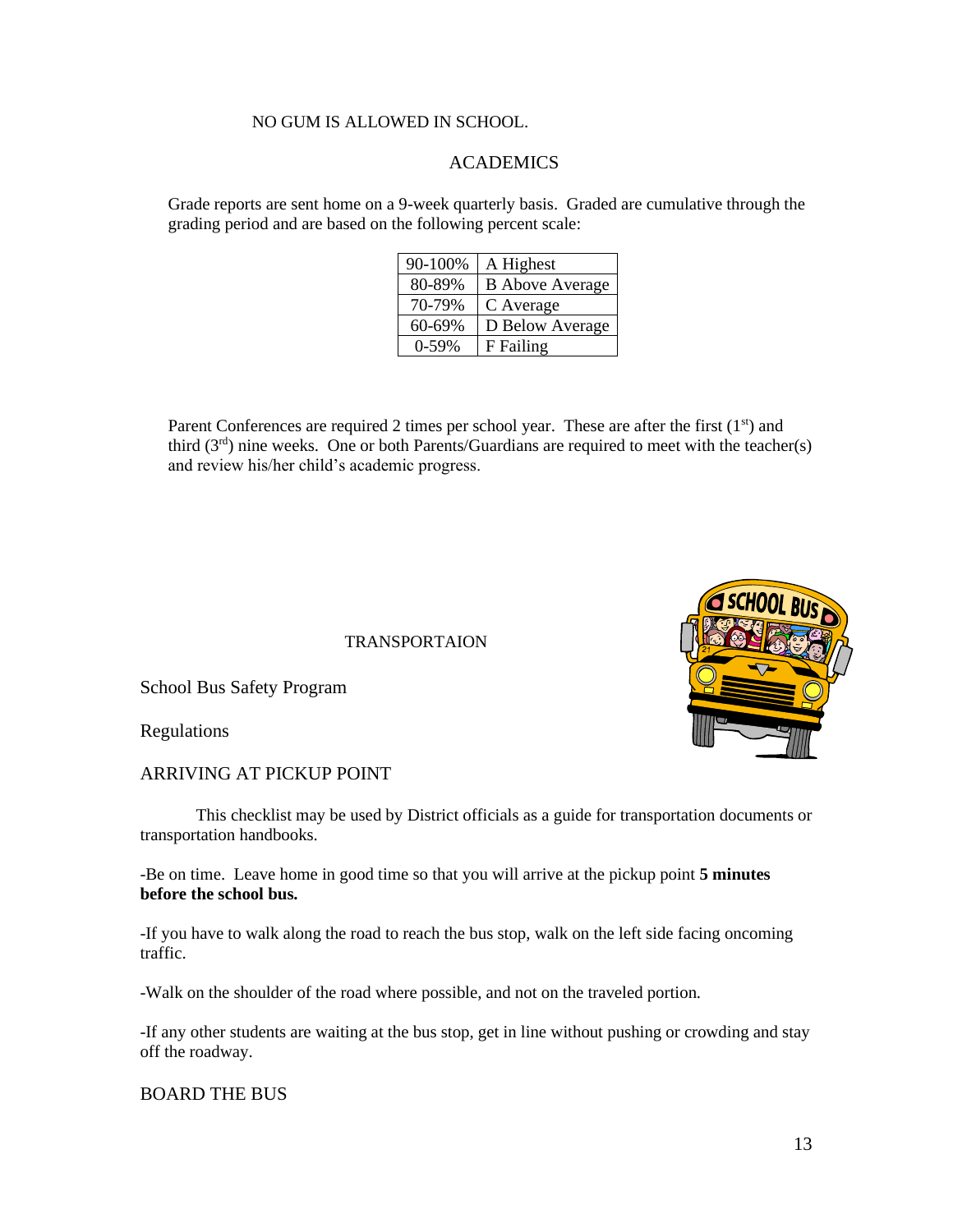-Line up in single file, with the younger students in front so they can board first.

-Wait until the bus comes to a complete stop before attempting to get on board.

-Board the bus quickly but without crowding or pushing.

-Never run on the bus, as the steps or floor may be slippery, especially in wintertime. Place your foot squarely on the step, not on the edge, and use the handrail.

-Be particularly careful if you are carrying books or parcels, as it is difficult to see the steps and to hold on to the handrail at the same time.

# CONDUCT ON THE BUS

- 1. Pupils shall arrive at the bus stop before the bus arrives.
- 2. Wait in a safe place, clear of traffic, until the bus arrives.
- 3. When bus is observed arriving, form an orderly line and avoid "horseplay."
- 4. Go directly to your assigned seat after entering the bus.
- 5. No part of your body is to extend through the window.
- 6. No object is to be extended through the window.
- 7. Musical instruments must be given to the bus driver for storage.
- 8. Remain seated, keep aisles and exits clear, keep head and arms inside the bus, feet on the floor, and keep your hands to yourself.
- 9. Obey the driver promptly and respectfully.
- 10. Profane language, obscene remarks or gestures, or shouting will not be tolerated.
- 11. Use of tobacco, alcohol, drugs or other controlled substances is prohibited.
- 12. Weapons of any sort, explosives, fireworks, smoke or stink bombs, or other dangerous objects will not be transported.
- 13. Animals, insects, reptiles, any objects larger than can be held on the lap, or any glass items will not be transported on the bus.
- 14. Horseplay (pushing, shoving, or striking other students), throwing articles either in, around or out of the bus will not be tolerated.
- 15. Remain seated when the bus stops and until the door is opened.
- 16. Cross the street 10 feet in front of the bus (embarking or disembarking) and only on a signal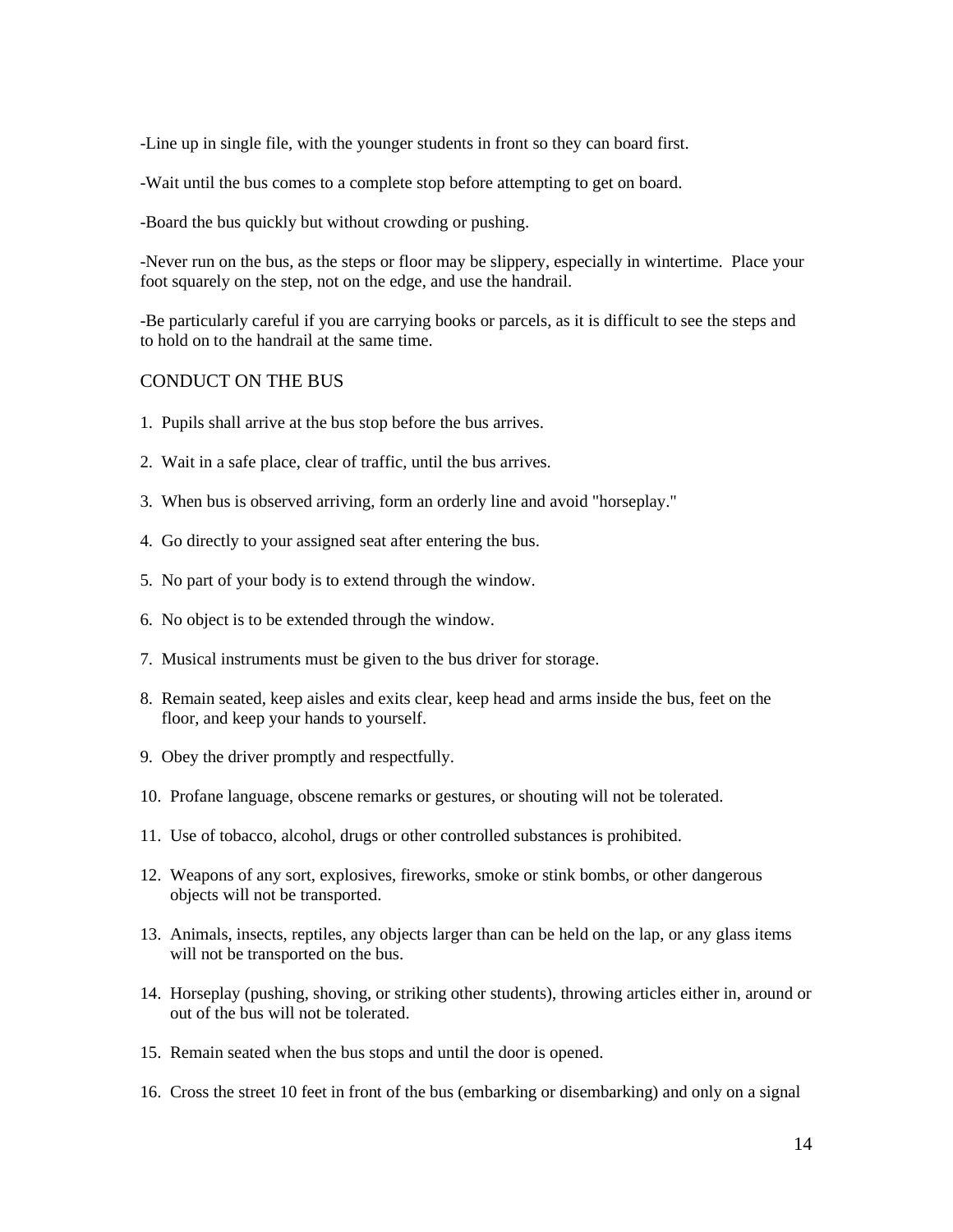from the driver.

17. Assist in emergency evacuation drills, as instructed, to insure compliance with state safety requirements.

## EXIT FROM THE BUS

Remain seated until the bus has reached its destination and comes to a complete stop. Do not push or crowd when leaving the bus.

### CROSSING THE HIGHWAY

- a. If you must cross the road, walk to a point about 10 feet in front of the bus, but don not cross until you can see the driver has indicated that it is safe to do so.
- b. As you cross the road, look continuously to the right and left.
- c. At an intersection, look in all directions.
- d. Walk quickly across the road, but don not run.
- e. Never cross the road behind the bus.

### ACCIDENT OR OTHER EMERGENCY

-In case of an accident or emergency, older students should help the driver to maintain order and assist younger students.

-Stay in the bus unless otherwise directed by the driver.

-If you have to leave the bus, stay in a group and obey the driver's instructions.

-Do not expose yourself or others to needless hazard.

PROCEDURES FOLLOWED UPON STUDENT MISBEHAVIOR ON SCHOOL BUS

- When a student misbehaves on a bus the first time, the driver will explain to the offender the necessity for good behavior.
- If the bus driver has to give a second talk, this will be considered as a first warning, name, date and nature of offence should be noted and written by bus driver.
- If, after talks and warning, the rider continues to violate the rules, the driver will inform the student that this will be reported to the office. This written report will be sent to the parents/guardians of the student and a copy placed in the student's personal file. The parents/guardians will be notified that the student will be put off the bus if misbehavior occurs again.
- If poor conduct continues, the driver will again report the incident and a board decision will be made as to whether to take the bus riding privilege away from the student, and if so, how long.
- When a student is not allowed transportation by the school bus, the parents/guardians of the student will be notified of the penalty, the reason for it, and how long the penalty will last. In such cases, the parents/guardians are responsible for seeing that their child gets to and from school safely.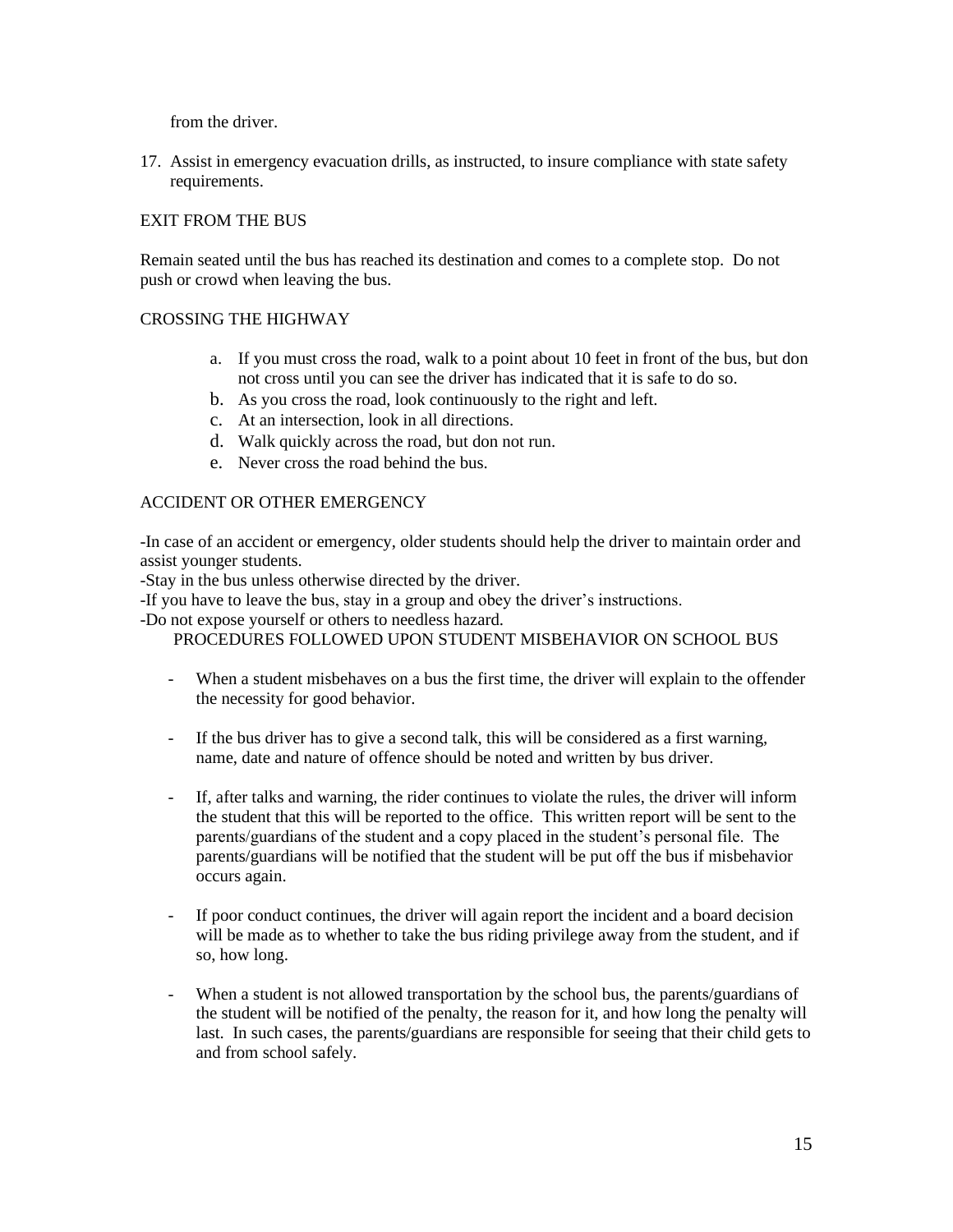## LEAVING SCHOOL

San Fernando Elementary School has a closed campus. No student is allowed to leave the school grounds while school is in session.

In any other instance that a student needs to leave school, a parent/guardian/other designated adult must come to pick up their child and sign their child out.

### INSURANCE

Accidents do happen. We encourage every parent/guardian to have medical insurance for their child.

# RECREATION AREAS

Supervised play/recess areas are located at the back of the school buildings. These are to be supervised by the designated adult in charge of the students at the designated times. Students may use the play areas before school starts (8:45 a.m.) or during designated recesses (teacher on duty). After the last bell, students should leave the playground area immediately and prepare to go home.

The school is not liable for any injuries that occur on the playground before 8:30 a.m. or after 3:30 p.m.

In order to minimize risk of injury, students are asked to observe basic rules as well as additional regulations that may apply as noted on the play equipment:

- 1. Caution and good judgment should dictate your behavior at all times.
- 2. Games involving physical contact are prohibited. This includes wrestling and tackle football.
- 3. Games that involve throwing objects at another person are not allowed. This includes games like "suicide", "wall ball", etc.

It is the responsibility of the adult supervisors on the field to maintain a safe and orderly environment. Supervisors will have the authority to suspend any activity taking place on the field and to confiscate any items or equipment they deem necessary. Supervisors will report any misconduct and students may be subject to disciplinary action.